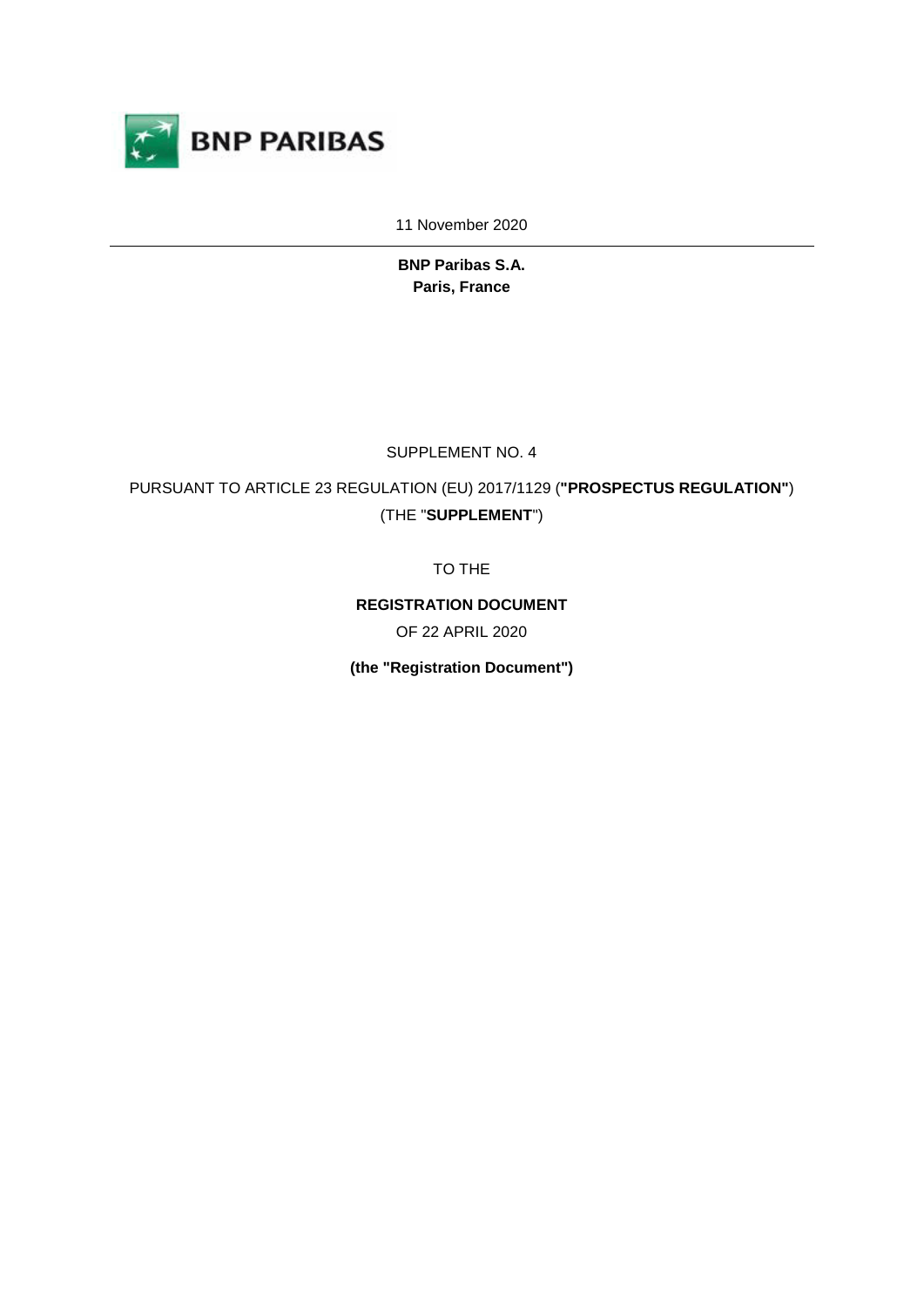This Supplement should be read in conjunction with the Registration Document of 22 April 2020 as supplemented on 26 June 2020, as supplemented on 17 August 2020 and as supplemented on 8 September 2020, which has been approved by the Bundesanstalt für Finanzdienstleistungsaufsicht ("**BaFin**") as competent authority.

This Supplement constitutes a supplement to the Registration Document pursuant to Article 23 of the Prospectus Regulation for the purpose of updating certain information as described in the following and contained in the Registration Document.

During the validity of this Registration Document and as long as securities issued in connection with the Registration Document are publicly offered, copies of this Supplement and the Registration Document including any supplements thereto are freely available at BNPP's head office: 16, boulevard des Italiens, 75009 Paris, France.

In addition the prospectuses and the Supplements will be published on the website:

www.derivate.bnpparibas.com/service/basisprospekte for investors in Germany, in Austria and in Luxembourg.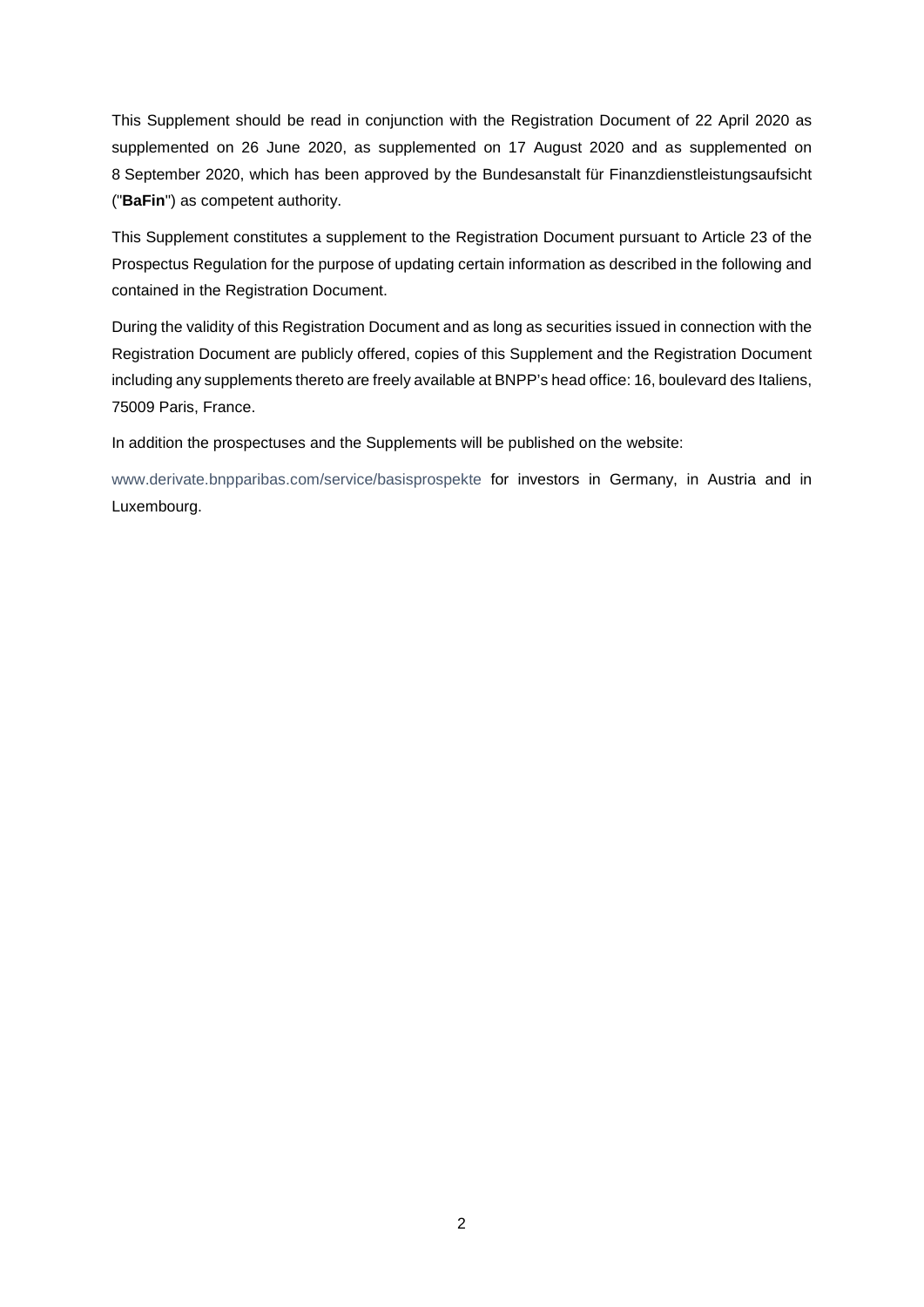New factors resulting in this supplement:

*1. Publication of the Third Quarter 2020 Results of the guarantor BNP Paribas S.A. on the homepage https://invest.bnpparibas.com/en/results.* 

The new factor occurred:

*3 November 2020 in the afternoon* 

*2. Publication of the Sixth Amendment (of November 4th 2020) to the BNPP 2019 Universal Registration Document on the homepage https://invest.bnpparibas.com/en/registrationdocuments-annual-financial-reports.* 

The new factor occurred:

*4 November 2020 in the morning*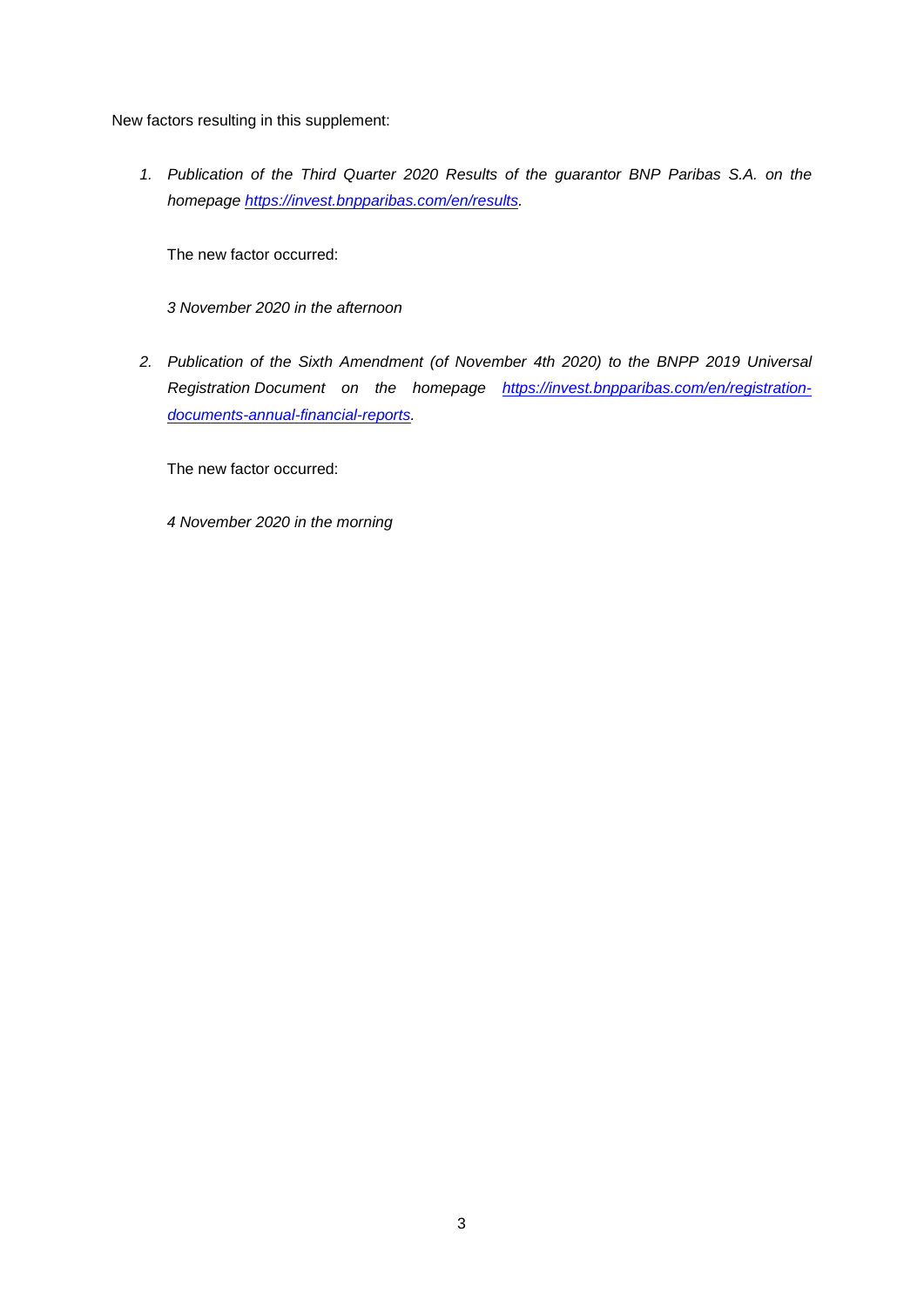1. In the Table of Contents the item **13.3 Fourth Amendment to the BNPP 2019 Universal Registration Document (in English)** shall be deleted and replaced by the following item:

"**13.3 Sixth Amendment to the BNPP 2019 Universal Registration Document (in English)**"

2. In Chapter **1 RISK FACTORS**, the text under the header **1.7.1 Risks due to epidemics and pandemics, including the ongoing coronavirus (COVID-19) pandemic and their economic consequences** shall be deleted and replaced as follows:

"Since emerging in China in December 2019 a novel strain of the coronavirus (COVID-19) became a pandemic and spread globally, with a high concentration of cases in several countries in which the BNPP Group operates. Both the pandemic and government measures taken in response (border closings, travel restrictions, lockdown measures…) have had and will continue to have a major impact, both direct and indirect, on economic activity and financial markets globally. In particular, the sharp slowdowns of the economies in many regions as well as the reduction in global trade and commerce more generally have had and are likely to continue to have severe negative effects on global economic conditions as global production, investments, supply chains and consumer spending have been and continue to be affected. In response to the adverse economic and market consequences of the pandemic, various governments and central banks have taken or announced measures to support the economy (loan guarantee schemes, tax payment deferrals, expanded unemployment coverage…) or to improve liquidity in the financial markets (increased asset purchases, funding facilities…). The BNPP Group has been channelling and continues to channel these measures to support customers in particular in the Domestic Markets' networks as well as through active participation in the French government loan guarantee program (retaining 10%-30% of the risk, depending on the borrower's size). No assurance can be given, however, that such measures will suffice to offset the negative effects of the pandemic on the economy regionally or globally, to mitigate regional or global recessions (which are now occurring or are generally forecast) or to stabilize financial markets fully and sustainably. After a rebound in the summer, the economic environment may well deteriorate further, with the implementation of new public health measures in Europe, before beginning to improve.

The BNPP Group is exposed to risks from the pandemic and its economic and market consequences both due to its inherent general sensitivity, as a global financial institution, to macroeconomic and market conditions, as well as to specific implications, as described below.

The BNPP Group's results and financial condition could be adversely affected by reduced economic activity (including recessions) in its principal markets. The containment measures taken in several of the principal countries where the BNPP Group operates, in particular its domestic markets (France, Italy, Belgium & Luxembourg which collectively represent 53% of its total gross credit exposures as at June 30, 2020), have significantly reduced economic activity to recessionary levels and the reinstatements of lockdown measures and other restrictions could have a similar effect. The BNPP Group's results are affected by such measures due to reduced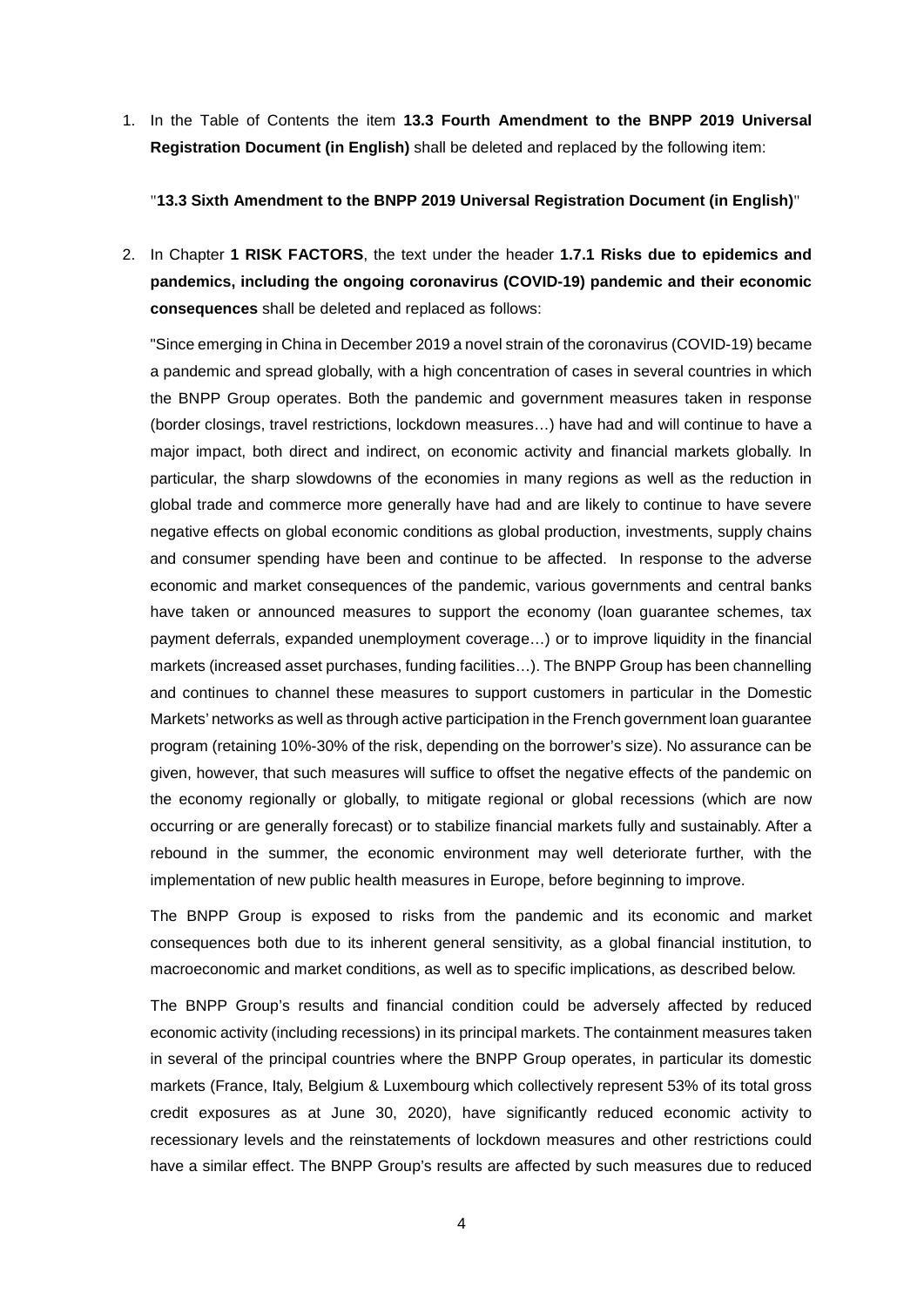revenues and to deteriorated asset quality both generally and in specific sectors that are particularly affected. This context affected the revenues of the Domestic Markets and International Financial Services divisions, down by 2.3% and 6.0% respectively in the first nine months of 2020 compared to the first nine months of 2019, even though the BNPP Group's revenues grew by 0.6% due to the very strong growth of CIB. The main impact of the health crisis was the rise in the cost of risk (+1.9 billion euros to 4.1 billion euros). Net income attributable to equity holders totalled 5.5 billion euros, down by 13.4% compared to the first nine months of 2019, in connection with the rise in the cost of risk. The sectors most adversely affected to date include the travel and tourism sectors; the BNPP Group's exposure to the aircraft sector (airlines, lessors…) and to the tourism sector each represented approximately 1% of its total gross credit exposures as at September 30, 2020. The non-food retail sector has been affected by the lockdown measures; this sector represents less than 1% of the BNPP Group's total gross credit exposures as of September 30, 2020. The transport & storage (excluding shipping) sector, which represents approximately 3% of the BNPP Group's total gross credit exposures as of September 30, 2020, has been affected by the lockdown measures and the disruption in global trade. The oil and gas sector has been affected by a concomitant decrease in demand resulting from the pandemic and increase in supply due to the temporary unravelling of the OPEC/Russia production cooperation; this sector represented approximately 2% of the BNPP Group's total gross credit exposures as of September 30, 2020. The BNPP Group's results and financial condition could be adversely affected to the extent that the counterparties to whom it has exposure in these sectors (and more generally, to the extent the negative effect on credit quality is more widespread) could be materially and adversely affected, resulting in particular in an increase in the BNPP Group's cost of risk.

An immediate financial effect of the health crisis is the impact on the BNPP Group's cost of risk reflecting macroeconomic anticipations based on several scenarios, in accordance with the setup existing prior to the health crisis. In application of this framework, macroeconomic scenarios and in particular GDP assumptions and forecasts are a key input in the calculation of the cost of risk, and the health crisis has led, among other things, to a weakening in GDP assumptions in many of our markets. The cost of risk calculation also incorporates the specific features of the dynamics of the health crisis on credit and counterparty risk and in particular the impact of lockdown measures on economic activity and the effects of government support measures and authorities' decisions. It finally includes an ex-ante sector component based on a review of several sensitive sectors (in particular hotels, tourism and leisure; non-food retail (excluding home furnishings & e-commerce), transport & logistics, and oil & gas). All these elements contributed to the substantial increase in the BNPP Group's cost of risk in the first nine months of 2020 (63 basis points), and could likewise contribute to continued high cost of risk in the next quarters, depending on macroeconomic scenarios and, in particular, the current uncertainties around the course of the pandemic and its economic consequences going forward. For information, the impact of the health crisis on the cost of risk amounted to 502 million euros in the first quarter of 2020.The updating of macroeconomic scenarios in the second quarter of 2020, in line with IFRS 9 principles, led to a 329 million euros increase in the ex-ante provisioning of expected losses (including their sectoral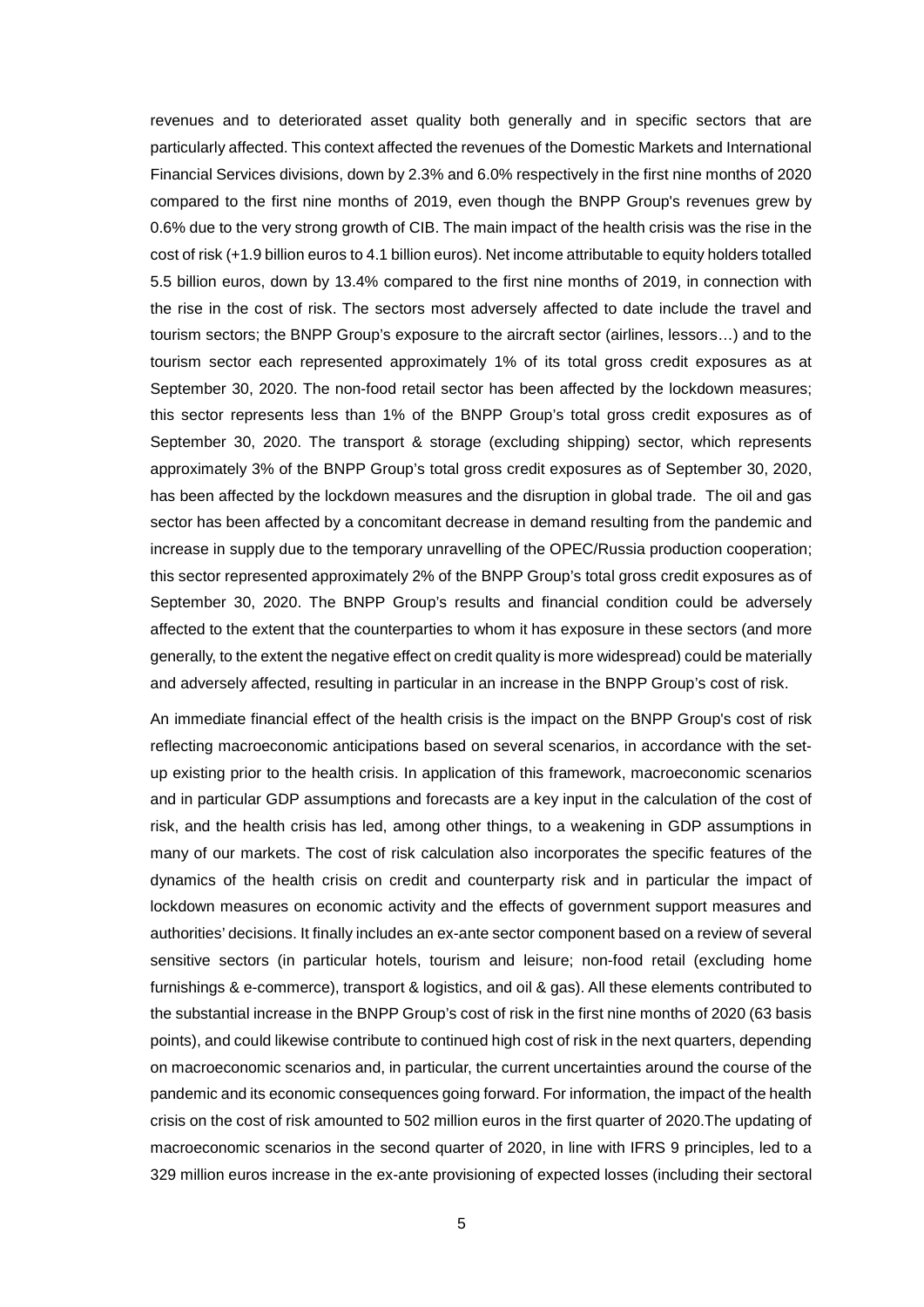component). Under the central scenario, a gradual recovery is forecast, with a return to a level of GDP comparable to 2019 by mid-2022, unless a new crisis occurs. The impact of the pandemic on the long-term prospects of businesses in the affected sectors and more generally is uncertain and may lead to significant charges on specific exposures, which may not be fully captured by modelling techniques. Finally, the BNPP Group's exposure to increased cost of risk could result from its participation in government-guaranteed loan programs (given its residual exposure) and the existence of forbearance periods limiting credit-protection measures (such as payment acceleration) under health emergency legislation in various markets.

The BNPP Group's results and financial condition could also be negatively affected by adverse trends in financial markets to the extent that the pandemic initially led in particular to extreme market conditions (market volatility spikes, sharp drop in equity markets, tension on spreads, specific asset markets on hold…), with market volatility continuing. This situation has had and could continue to have an adverse impact on the BNPP Group's market activities, which accounted for 12% of its consolidated revenues in 2019, resulting in trading or other marketrelated losses, including additions to valuation reserves and counterparty risk provisions. This extreme market volatility has been and could continue to be increased by the decisions taken by authorities in particular in Europe, such as restrictions on short-selling and dividend distributions (notably 184 million euros in the first quarter 2020 related to the European authorities' restrictions on 2019 dividends). Moreover, certain of the BNPP Group's investment portfolios (e.g. in its insurance subsidiaries) are accounted for on a mark to market basis and thus have been impacted by deteriorated market conditions in the first quarter 2020 and could be impacted again in the future. Finally, the current health crisis could increase the probability and magnitude of various existing risks faced by the BNPP Group such as : i) pressure on revenues due in particular to (a) a further reduction in market interest rates and a likely prolongation of the low interest rate environment and (b) lower asset management inflows and hence revenues from fees and commissions; ii) increased risk of a ratings downgrade following the sector reviews announced by certain rating agencies; iii) deterioration in the BNPP Group's liquidity due to various factors including increased customer drawdowns and / or lower deposit balances and iv) higher risk weighted assets due to the deterioration of risk parameters hence affecting the BNPP Group's capital position.

Public health measures had a negative impact on the activity of certain business lines and geographical areas of the BNPP Group, in particular within Domestic Markets and International Financial Services, with a decrease in transaction flows and lower loan production (in particular consumer loans with the closure of the partners' points of sale). A low point was observed in April and May 2020 followed by a rebound in June. In the third quarter 2020, the economic recovery was gradual and occurring with differentiated momentum from one region, and one sector, to another. It was sustained by the extension of public support to the most affected sectors and by the implementation of plans and mechanisms to sustain the economy.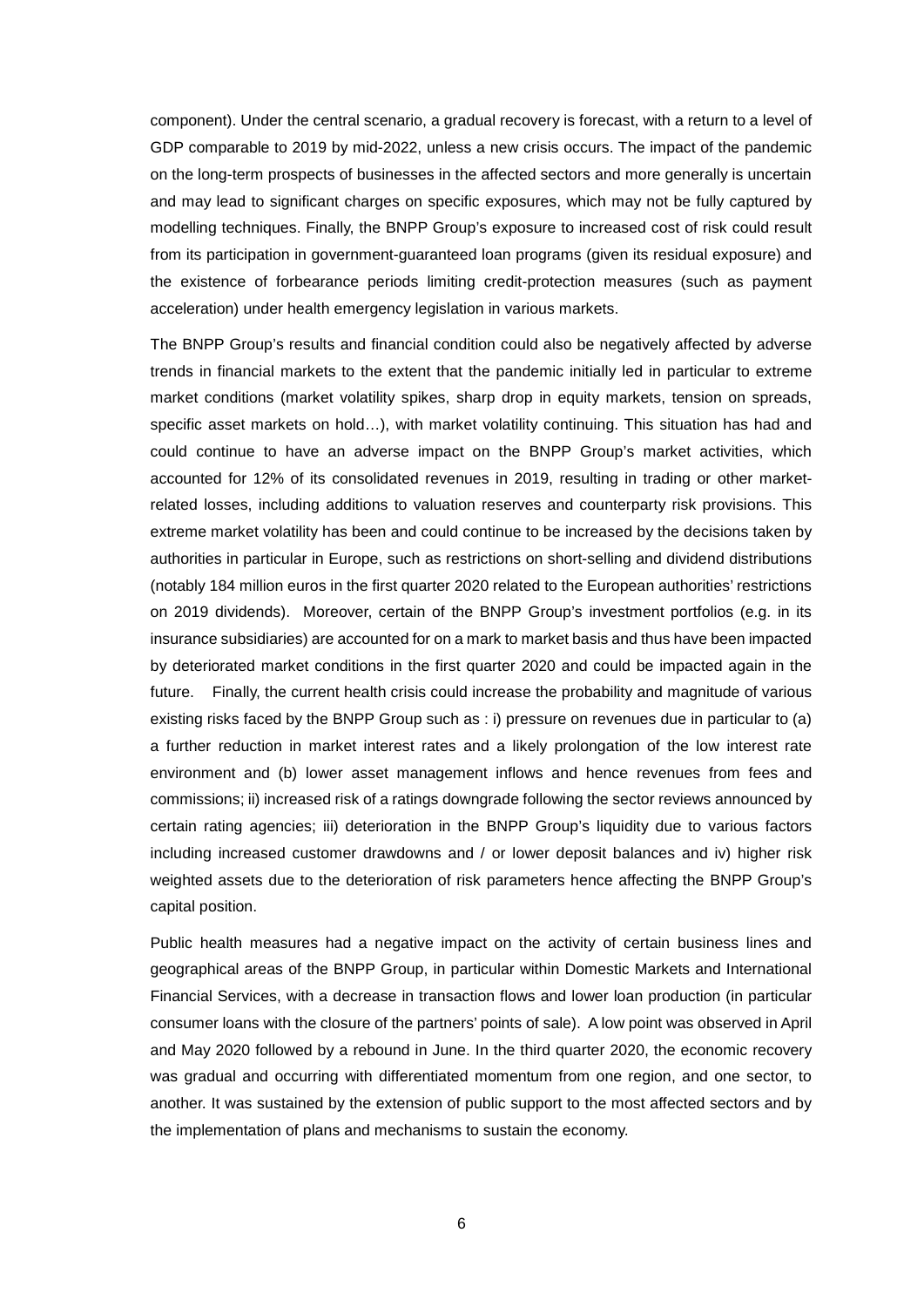Uncertainty as to the duration and extent of the pandemic's remaining course makes the overall impact on the economies of the BNPP Group's principal markets as well as the world economy difficult to predict. The extent to which the economic consequences of the pandemic will continue to affect the BNPP Group's results and financial condition will indeed depend largely on i) specific and local returns to lockdowns, as well as various restrictions announced since September 2020 and implemented, such as in Europe ii) the timing and extent of a return to pre-pandemic lifestyles, business operations and economic interactions, (iii) the effects of the measures taken to date or future measures that may be taken by governments and central banks to attenuate the economic fallout of the pandemic and iv) the duration and extent of the pandemic's remaining course, including the prospect of additional waves and hence of a reinstitution of containment measures in the various markets where the BNPP Group operates. In addition, while central bank and government actions and support measures taken in response to the pandemic have to date and may well continue to help attenuate its adverse economic and market consequences, they have also issued and may issue additional restrictions or recommendations in respect of banks' actions (see in particular the recommendation issued by the European Central Bank on March 27, 2020). In particular they have limited and may continue to limit or seek to limit banks' flexibility in managing their business and taking action in relation to capital distribution and capital allocation. In this respect, the Bank announced on April 2, 2020 that its Board of Directors would propose to the annual shareholders' meeting to suspend the payment of the dividend originally proposed to be paid in respect of 2019 and to allocate the amount to reserves, with a potential decision to be taken after October 1, 2020 regarding a possible distribution of reserves to shareholders. The BNPP Group has acknowledged the extension of the ECB's recommendation, temporary and exceptional, not to pay dividends until 1st January 2021, announced the 28 July 2020."

3. In **Chapter 4 Information about BNPP**, the text under the header **4.3 Statutory Auditors** the first paragraph shall be deleted and replaced as follows:

"The statutory auditors ("*Commissaires aux comptes*") of BNPP for the fiscal year ended 31 December 2018, the fiscal year ended 31 December 2019 and Third Quarter 2020 Results are the following:"

4. In **Chapter 4 Information about BNPP**, the first two paragraphs and the table under the header **4.4 Credit Rating assigned to BNPP** shall be deleted and replaced as follows: "The BNPP Group is rated as at 31st December 2019 by four rating agencies.

The BNPP Group`s long-term credit ratings, which can also be found in the table below, are A+ with a negative outlook (S&P Global Ratings Europe Limited ("**Standard & Poor's**")), Aa3 with a stable outlook (Moody's Investors Service Ltd. ("**Moody's**")), AA- negative (Fitch France S.A.S. ("**Fitch France**")) and AA (low) with a stable outlook (DBRS Limited ("**DBRS**")) and BNPP's shortterm credit ratings, which can also be found in the table below, are A-1 (Standard & Poor's), P-1 (Moody's), F1+ (Fitch France) and R-1 (middle) (DBRS). BNPP's Tier 2 instruments ratings are 3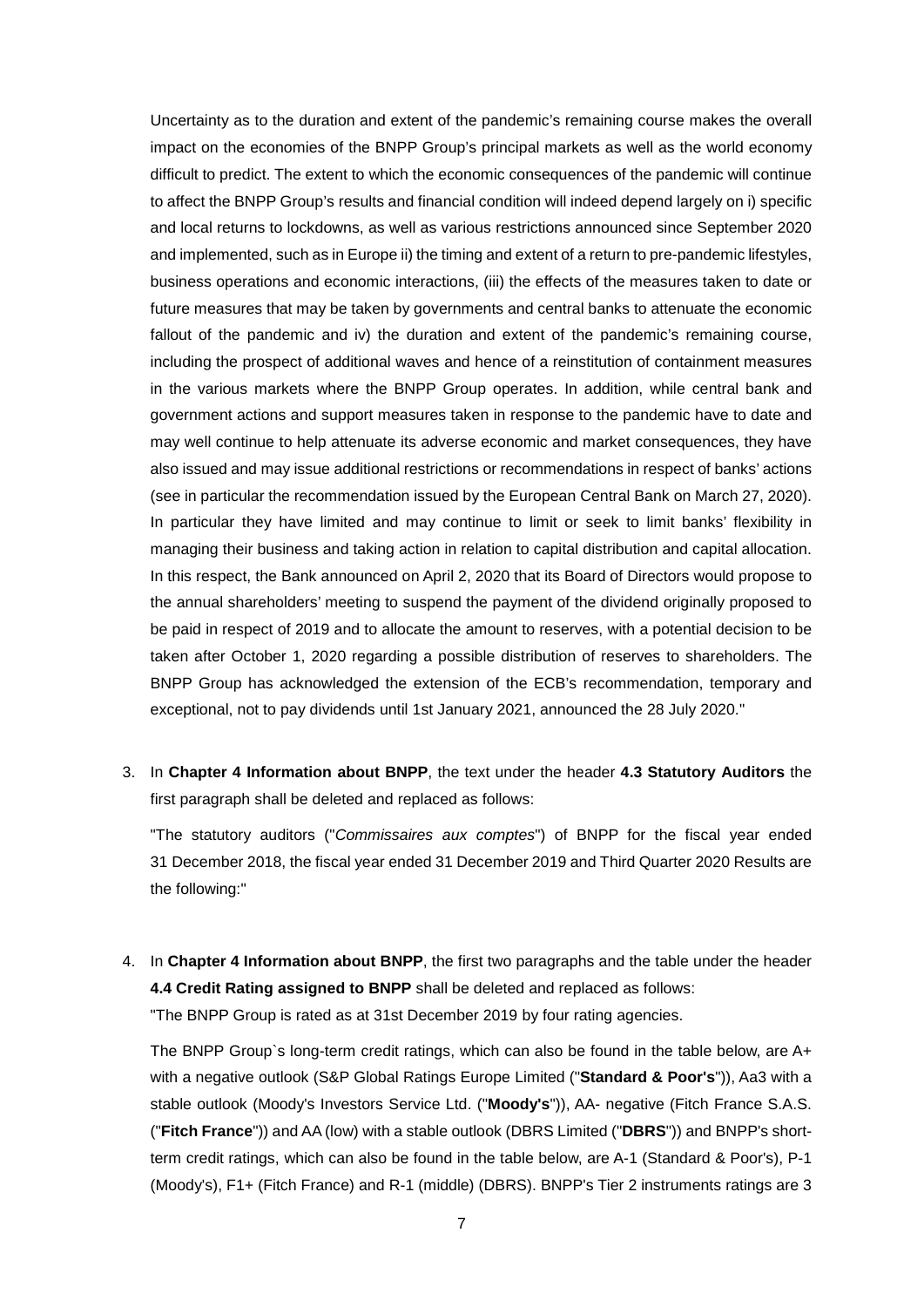BBB+ (Standard & Poor's), Baa2 (Moody's), A (Fitch France) and A (DBRS). BNPP's Non Preferred Senior debt ratings are A- (Standard & Poor's), Baa1 (Moody's), A+ (Fitch France) and A (high) (DBRS).

| Term<br>Long<br>/Short<br>Term<br>Rating | <b>Standard</b><br>&<br>Poor's    | Moody's                            | <b>Fitch France</b>                      | <b>DBRS</b>                                      |
|------------------------------------------|-----------------------------------|------------------------------------|------------------------------------------|--------------------------------------------------|
| As at<br>May<br>5 <sup>1</sup><br>2020   | $A+/A-1$<br>(negative<br>outlook) | Aa3/Prime-1<br>(stable<br>outlook) | $AA$ -/F1+<br>(rating watch<br>negative) | AA (low)/R-1<br>(middle)<br>(stable<br>outlook)  |
| As at 31 July<br>2020                    | $A+/A-1$<br>(negative<br>outlook) | Aa3/Prime-1<br>(stable<br>outlook) | $AA$ -/F1+<br>(rating watch<br>negative) | AA (low)/R-1<br>(middle)<br>(stable)<br>outlook) |
| 3<br>As<br>at<br>November<br>2020        | $A+/A-1$<br>(negative<br>outlook) | Aa3/Prime-1<br>(stable<br>outlook) | $AA$ -/F1+<br>(negative<br>outlook)      | AA (low)/R-1<br>(middle)<br>(stable<br>outlook)  |
| οf<br>Date<br>last<br>review             | 23 April 2020                     | 9<br>December<br>2019              | 12<br>October<br>2020                    | 10 July 2020<br>п.                               |

## 5. In **Chapter 4 Information about BNPP**, the text under the header **4.5 BNPP`s borrowing and funding structure and financing of its activities** shall be deleted and replaced as follows:

"A description of BNPP`s borrowing and funding structure and the financing of its activities is set out on pages 138 (3.7 "Financial structure") and 416 to 430 (5.8 "Liquidity risk") of the BNPP 2019 Universal Registration Document (in English), on page 18 ("Financial structure") and on the bottom half of page 26 ("Very solid financial structure") of the Fourth Amendment to the Universal Registration Document (in English) and on page 22 ("Financial structure") and on the bottom half of page 29 ("A very solid financial structure") of the Sixth Amendment to the Universal Registration Document (in English), which are incorporated by reference herein (please see "13 INFORMATION INCORPORATED BY REFERENCE ")."

6. The text under Chapter **9. LITIGATION, REGULATORY AND SIMILAR MATTERS** shall be deleted and replaced as follows:

"BNPP is party as a defendant in various claims, disputes and legal proceedings (including investigations by judicial or supervisory authorities) in a number of jurisdictions arising in the ordinary course of its business activities, including inter alia in connection with its activities as market counterparty, lender, employer, investor and taxpayer. While BNPP cannot predict the ultimate outcome of all pending and threatened legal and regulatory proceedings, BNPP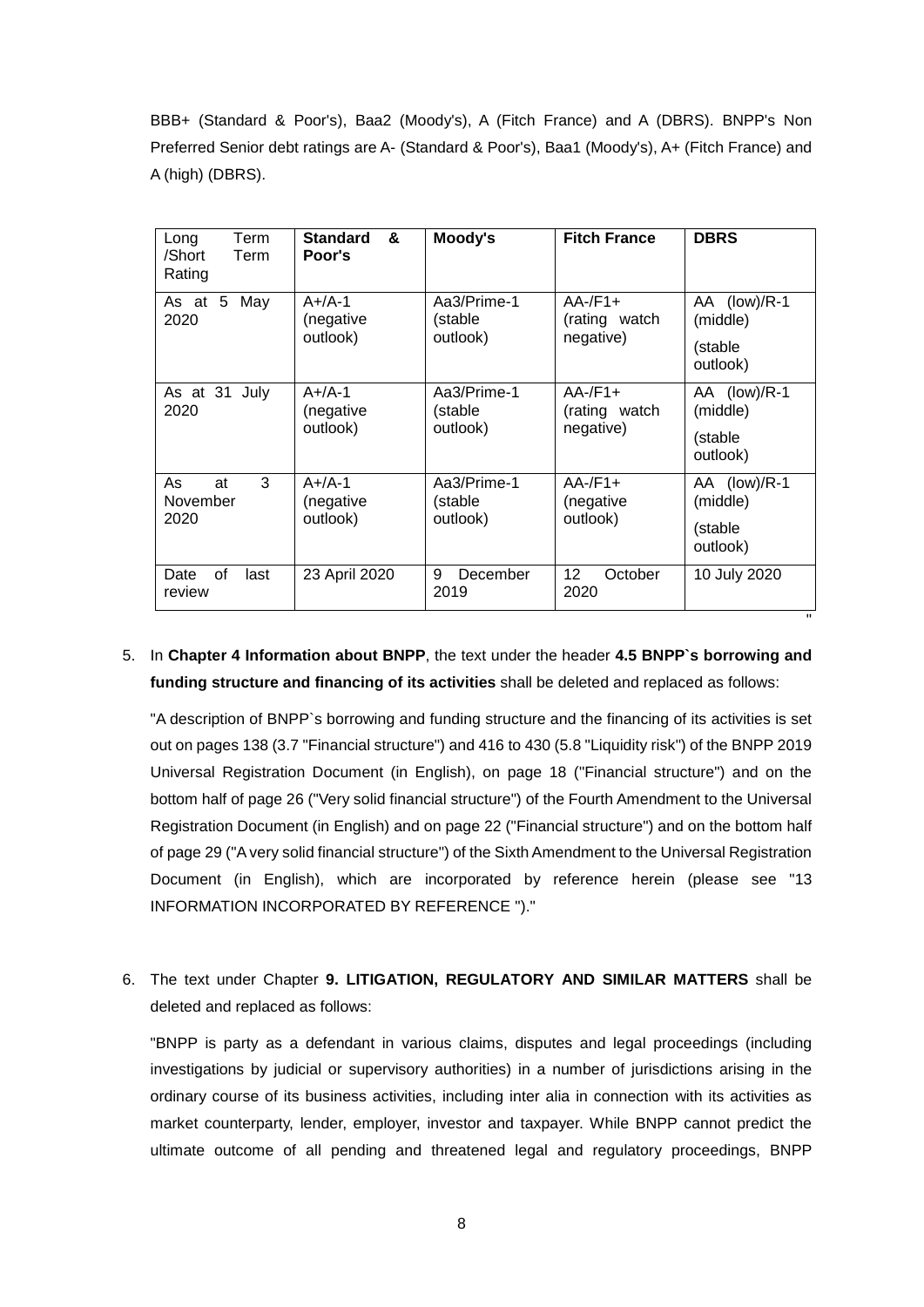reasonably believes that they are either without legal merit, can be successfully defended or that the outcome of these actions is not expected to result in a significant loss for BNPP.

BNPP and certain of its subsidiaries are defendants in several actions pending before the United States Bankruptcy Court Southern District of New York brought by the Trustee appointed for the liquidation of Bernard L. Madoff Investment Securities LLC ("**BLMIS**"). These actions, known generally as "clawback claims", are similar to those brought by the BLMIS Trustee against numerous institutions, and seek recovery of amounts allegedly received by the BNPP entities from BLMIS or indirectly through BLMIS-related "feeder funds" in which BNPP entities held interests. The BLMIS Trustee claims in these actions that the amounts which BNPP entities received are avoidable and recoverable under the U.S. Bankruptcy Code and New York state law. In the aggregate, the amount initially sought to be recovered in these actions approximated USD 1.3 billion. BNPP has substantial and credible defenses to these actions and is defending against them vigorously.

In two decisions dated 22 November 2016 and 3 October 2018, the Bankruptcy Court rejected most of the claims brought by the BLMIS Trustee against BNPP entities. On 25 February 2019 the United States Court of Appeals for the Second Circuit reversed the Bankruptcy Court's 22 November 2016 decision. The defendants filed a petition with the Supreme Court requesting it review the Second Circuit's decision on August 29, 2019 but denied by the Court. By common agreement amongst the parties all proceedings have been stayed pending a decision by the Court of Appeal regarding a separate proceeding between the Trustee and a third party which could affect the Clawback claims against BNPP.

Litigation was brought in Belgium by minority shareholders of the previous Fortis Group against the Société fédérale de Participations et d'Investissement, Ageas and BNPP seeking (amongst other things) damages from BNPP as restitution for part of the BNPP Fortis shares that were contributed to BNPP in 2009, on the ground that the transfer of these shares was null and void. On 29 April 2016, the Brussels Commercial court decided to stay the proceedings until the resolution of the pending Fortis criminal proceeding in Belgium. In this penal matter, the Public Prosecutor has requested a dismiss. On September 4, 2020 the Council Chamber in Brussels issued its judicial decision, which became final, dismissing the civil parties of their claims, thus bringing to an end the criminal proceedings.

On 26 February 2020, the Paris Tribunal correctionnel found BNPP Personal Finance guilty of misleading commercial practice and concealment of this practice. BNPP Personal Finance is ordered to pay a fine of EUR 187,500 and damages and attorney expenses to the civil parties. The damages award is effective immediately. BNPP Personal Finance filed an appeal on 6th of March 2020. Besides, a judicial request in order to suspend the immediate effectiveness of the judgment was brought before the court, but it was rejected by decision dated 25th September 2020. BNPP Personal Finance is in the process of payment of the damages awarded, without prejudice to the pending appeal before the Court of Appeal of Paris.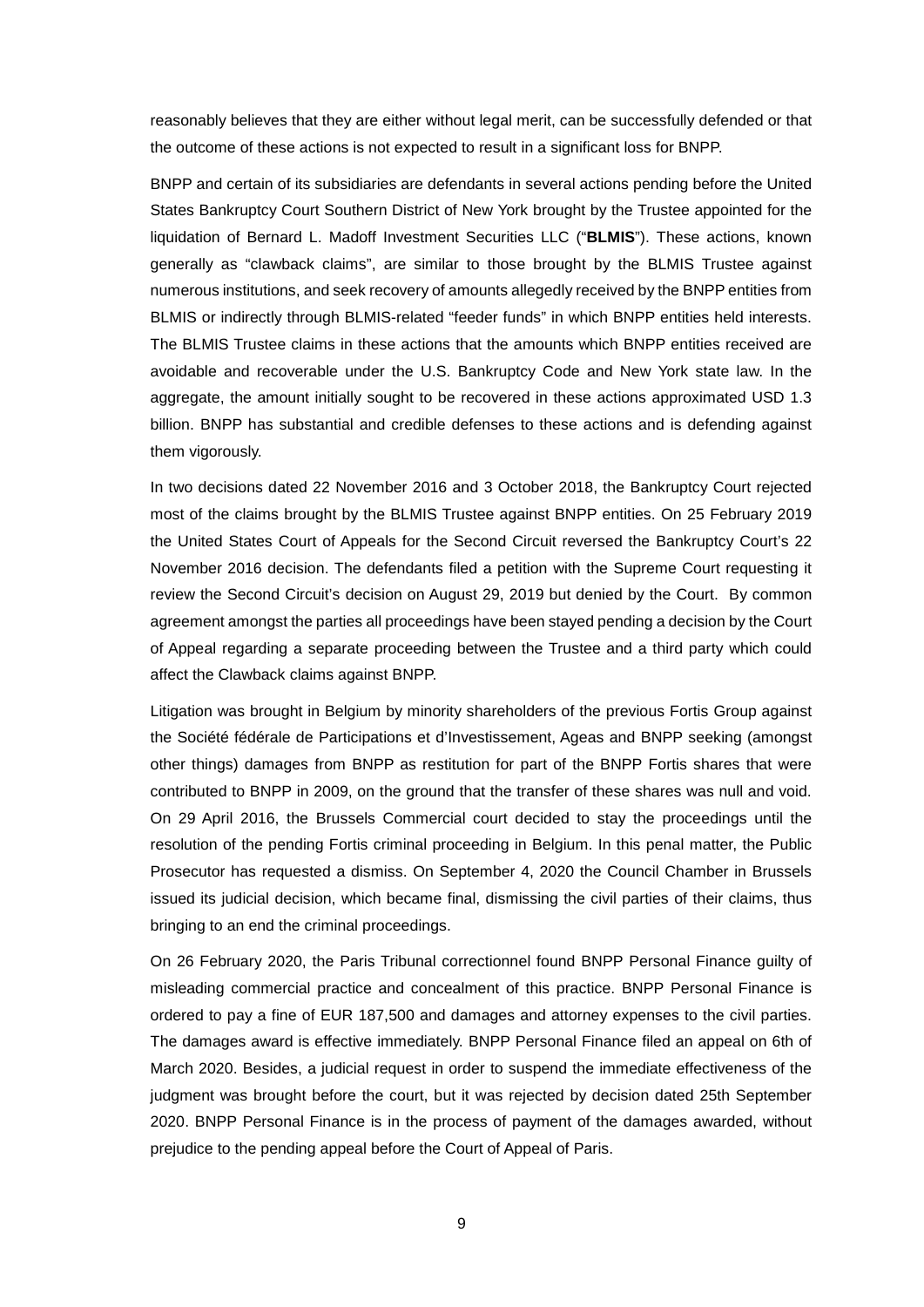Like many other financial institutions in the banking, investment, mutual funds and brokerage sectors, BNPP has received or may receive requests for information from supervisory, governmental or self-regulated agencies. BNPP responds to such requests, and cooperates with the relevant authorities and regulators and seeks to address and remedy any issues they may raise.

The U.S. regulatory and law enforcement authorities are currently investigating or requesting information in relation to certain activities as reported in the international financial press in relation to the U.S. treasuries market and U.S. Agency bonds. BNPP, which has received some requests for information, is cooperating with investigations and is responding to requests for information. The outcome and potential impact of these investigations or requests for information is difficult to predict before their close and the subsequent discussions with the U.S. authorities. It should be noted that it has been reported that a number of financial institutions are involved in these investigations or requests for information and that it is sometimes the case that reviews carried out in connection therewith may lead to settlements including in particular the payment of fines or significant penalties depending on the circumstances specific to each situation."

7. In **Chapter 11 DOCUMENTS AVAILABLE**, the last paragraph shall be deleted and replaced as follows:

"the consolidated financial statements of BNPP Group for the financial years 2018 and 2019 and the interim financial statements for the third quarter ended 30 September 2020 (also available on the following website: https://www.derivate.bnpparibas.com/service/ueberuns/finanzinformationen)."

8. In **Chapter 12 FINANCIAL INFORMATION CONCERNING BNPP`S ASSETS AND LIABILITIES, FINANCIAL POSITION AND PROFITS AND LOSSES**, the text under the header **12.2 Interim Financial Information** shall be deleted and replaced as follows:

"The interim financial statements for the third quarter ended 30 September 2020 (Third Quarter 2020 Results and Balance Sheet as at 30 September 2020) on pages 3 to 82 of the Sixth Amendment to the BNPP 2019 Universal Registration Document (in English) are hereby incorporated by reference herein (please see "13 INFORMATION INCORPORATED BY REFERENCE")."

9. In **Chapter 12 FINANCIAL INFORMATION CONCERNING BNPP`S ASSETS AND LIABILITIES, FINANCIAL POSITION AND PROFITS AND LOSSES**, the text under the header **12.3 Significant Changes in the Financial Position of BNPP Group** shall be deleted and replaced as follows: